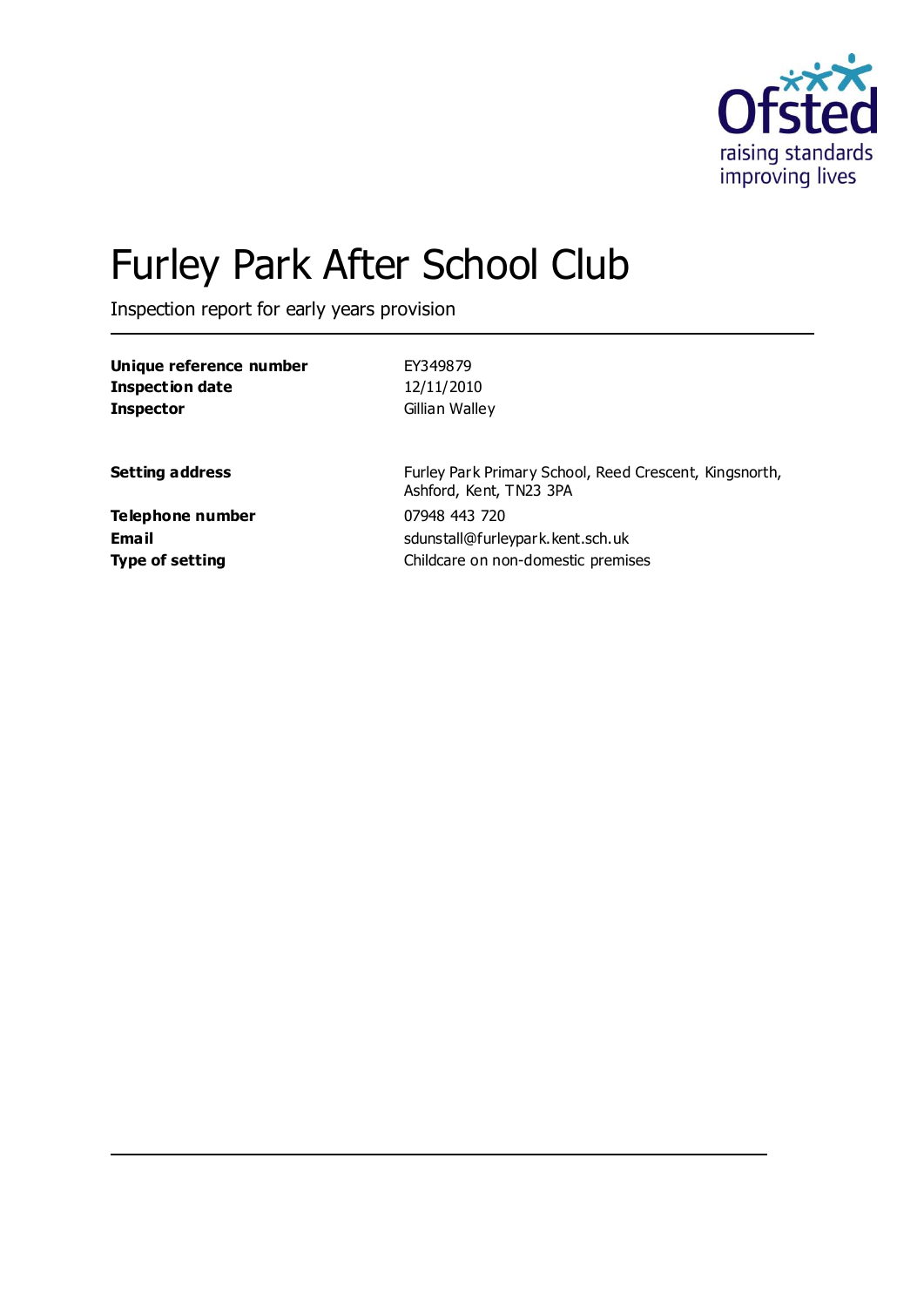The Office for Standards in Education, Children's Services and Skills (Ofsted) regulates and inspects to achieve excellence in the care of children and young people, and in education and skills for learners of all ages. It regulates and inspects childcare and children's social care, and inspects the Children and Family Court Advisory Support Service (Cafcass), schools, colleges, initial teacher training, work-based learning and skills training, adult and community learning, and education and training in prisons and other secure establishments. It assesses council children's services, and inspects services for looked after children, safeguarding and child protection.

If you would like a copy of this document in a different format, such as large print or Braille, please telephone 0300 123 1231, or email enquiries@ofsted.gov.uk.

You may copy all or parts of this document for non-commercial educational purposes, as long as you give details of the source and date of publication and do not alter the information in any way.

T: 0300 123 1231 Textphone: 0161 618 8524 E: enquiries@ofsted.gov.uk W: [www.ofsted.gov.uk](http://www.ofsted.gov.uk/)

© Crown copyright 2010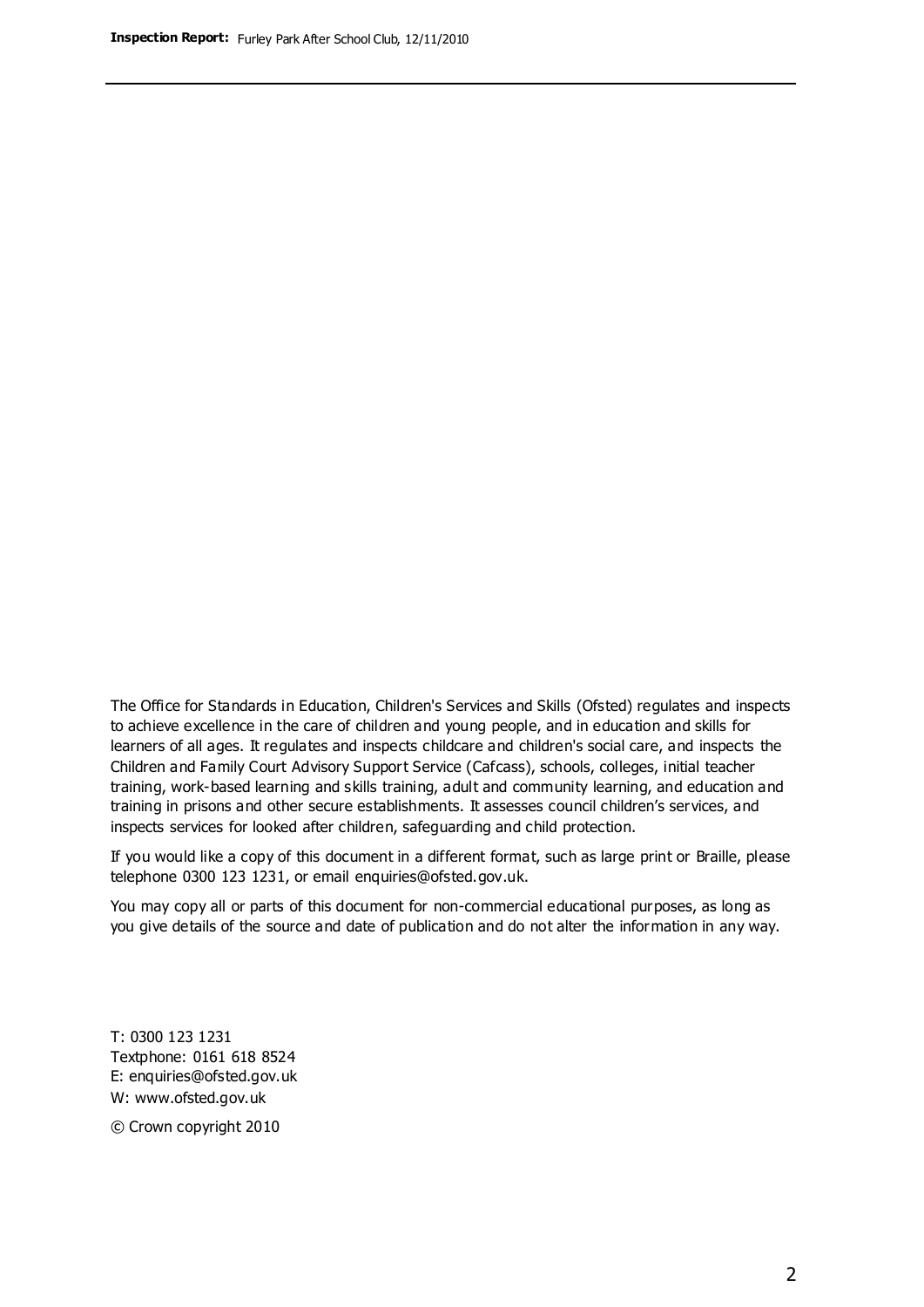# **Introduction**

This inspection was carried out by Ofsted under Sections 49 and 50 of the Childcare Act 2006 on the quality and standards of the registered early years provision. 'Early years provision' refers to provision regulated by Ofsted for children from birth to 31 August following their fifth birthday (the early years age group). The registered person must ensure that this provision complies with the statutory framework for children's learning, development and welfare, known as the *Early* Years Foundation Stage.

The provider must provide a copy of this report to all parents with children at the setting where reasonably practicable. The provider must provide a copy of the report to any other person who asks for one, but may charge a fee for this service (The Childcare (Inspection) Regulations 2008 regulations 9 and 10).

Children only attend this setting before and/or after the school day and/or during the school holidays. The judgements in this report reflect the quality of early years provision offered to children during those periods.

The setting also makes provision for children older than the early years age group which is registered on the voluntary and/or compulsory part(s) of the Childcare Register. This report does not include an evaluation of that provision, but a comment about compliance with the requirements of the Childcare Register is included in Annex B.

Please see our website for more information about each childcare provider. We publish inspection reports, conditions of registration and details of complaints we receive where we or the provider take action to meet the requirements of registration.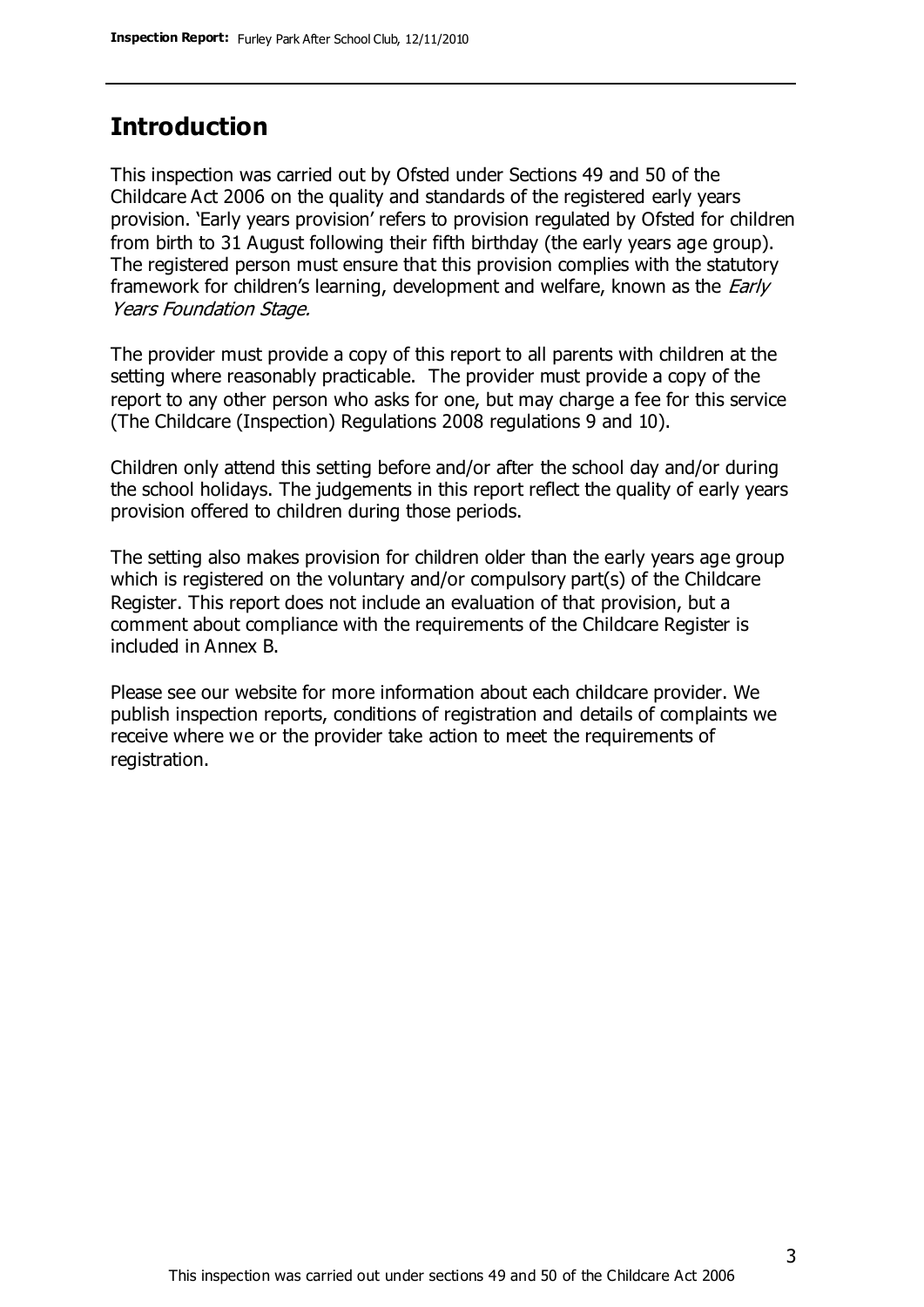# **Description of the setting**

Furley Park After School Club has been registered since June 2007. It is one of several out of school clubs managed by Kent Play Clubs. The head of the school is part of the management committee whilst giving the day-to-day management responsibility to Kent Play Clubs. The after school club operates from Furley Park School in the Park Farm area of Ashford. The club is based in the main hall with access to a classroom, library and toilet facilities. There is access to secure enclosed outdoor play areas. A maximum of 32 children may attend at any one time. There are 45 children currently on roll between the ages of four and 11 years, five of whom are in the early years age range. The club is open Monday to Friday from 3.15pm to 5.45pm during term times. The club currently serves children attending the school and can support children with special educational needs and/or disabilities and those who speak English as an additional language. There are four staff who work with the children. Of these, two hold appropriate early years childcare qualifications and two are working towards a qualification. The club works in close partnership with the adjoining primary school. It is on the Early Years register and the compulsory and voluntary parts of the Childcare Registers.

## **The overall effectiveness of the early years provision**

Overall the quality of the provision is satisfactory.

Furley Park After School Club is a satisfactory setting. The children make progress in their learning and development because the club is inclusive and because the adults care about the children's well-being. The manager and her team evaluate the provision regularly to identify some of the areas where they can make improvements. They attend training courses to develop their expertise. Consequently the club has a satisfactory capacity to improve

## **What steps need to be taken to improve provision further?**

To further improve the early years provision the registered person should:

- improve the induction process for new staff so that they completely understand their responsibilities
- develop the skills of all staff to engage fully with the children well in order to encourage the children to develop their skills and use their time productively
- help the children to deepen their wider knowledge and understanding of the world, especially by learning about their environment and the natural world.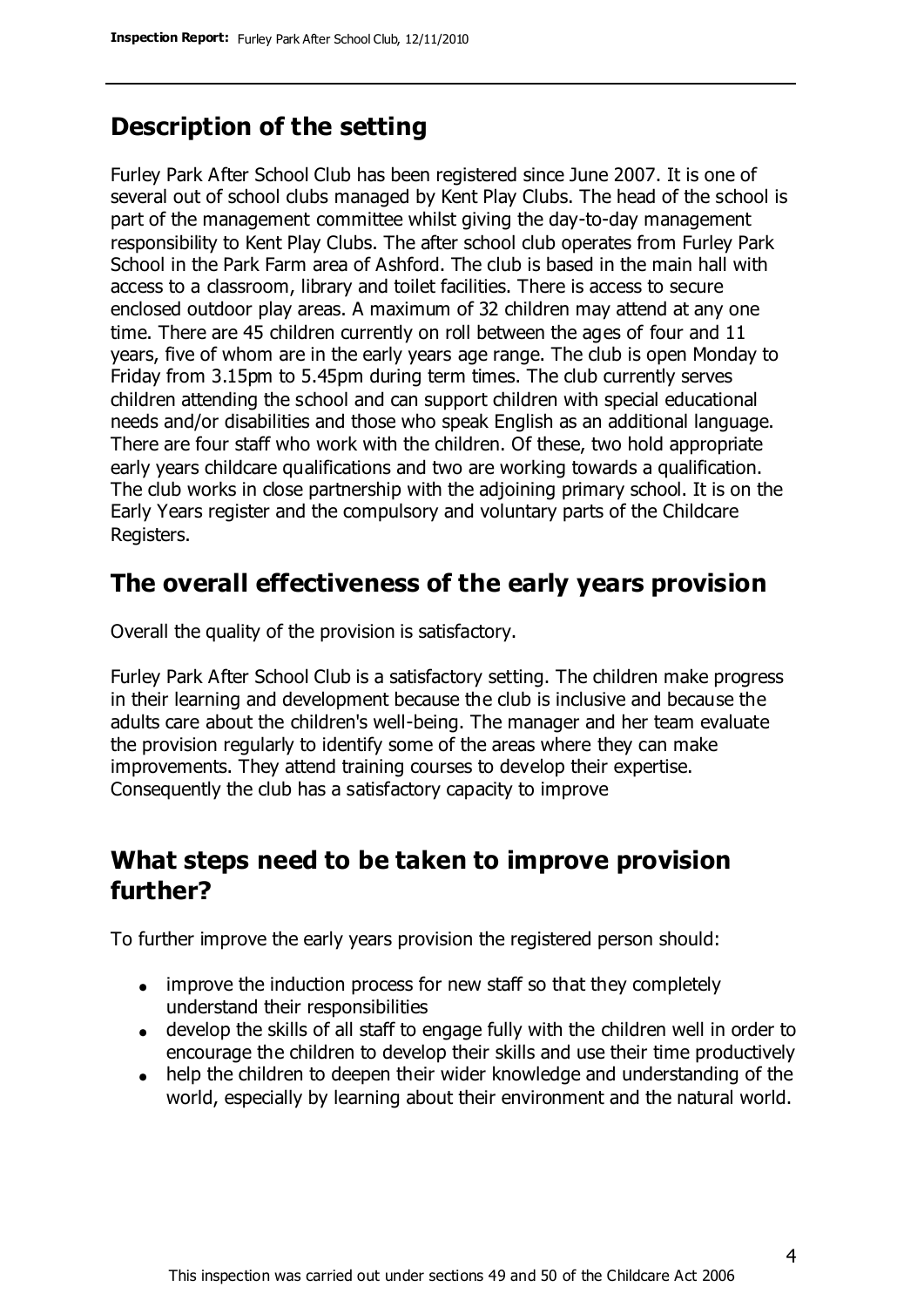# **The effectiveness of leadership and management of the early years provision**

The club has sound procedures to keep children safe. The premises are secure and can only be entered through the school. The staff have been vetted and visitors sign in on arrival. All staff are aware of the children's allergies and health conditions and they are sensitive to each child's needs. If a child has an accident or needs medicine the information is always shared with parents. Policies have been reviewed regularly and can be seen by parents. The staff carry out risk assessments on the activities to reduce the risk of accidents and they check the premises before each session. The staff, including senior staff, understand how to safeguard children because they attend training regularly and systems ensure that children are suitably cared for. However, the induction of very new staff is not as detailed and precise. As a result, they do not fully understand how the provision operates and their role within it. The children understand what to do in an emergency because they practise fire drills regularly. A password system is used if parents need to ask another adult, whom the staff do not know, to collect their child. The staff are trained in first aid and know how to handle food hygienically.

The club works well with parents who can talk to staff when they collect their children. Parents complete surveys giving their views about the way the club is run and what activities it provides so that they are involved in evaluating it. They particularly like the way older and younger children play together so that the younger children gain confidence. They also feel that their children are safe and can choose from a wide range of activities. Parents can refer to useful information such as the children's menus, on their notice board. The staff establish particularly close links with parents of children who find learning more difficult so that they can provide consistent support for them and help them to make progress.

The club has good links with the adjoining primary school. The manager talks to the children's teachers when they arrive each day. This means she knows what sort of day each child has had and how they are feeling. She can pass information from teachers to parents. This is reassuring for parents and means that the staff know the children well and can support them. The teachers share their planning with the manager so that she can build on what the children have been learning in their classrooms.

Leaders demonstrate satisfactory self-evaluation and ensure a suitable focus on promoting diversity and quality. The club has improved since the last inspection as a result of leaders' secure drive and commitment. For example, the staff now keep records of the children's progress using notes and photographs which help them identify the next steps each child needs to take in order to make further progress. Parents can look at these records so that they have a better understanding of how their children learn when they attend the club. The children can also look at them and take pride in what they have achieved. The manager and her team meet to evaluate the provision and procedures and to plan improvements they can make to give the children more opportunities. Leaders ensure that resources are suitably deployed.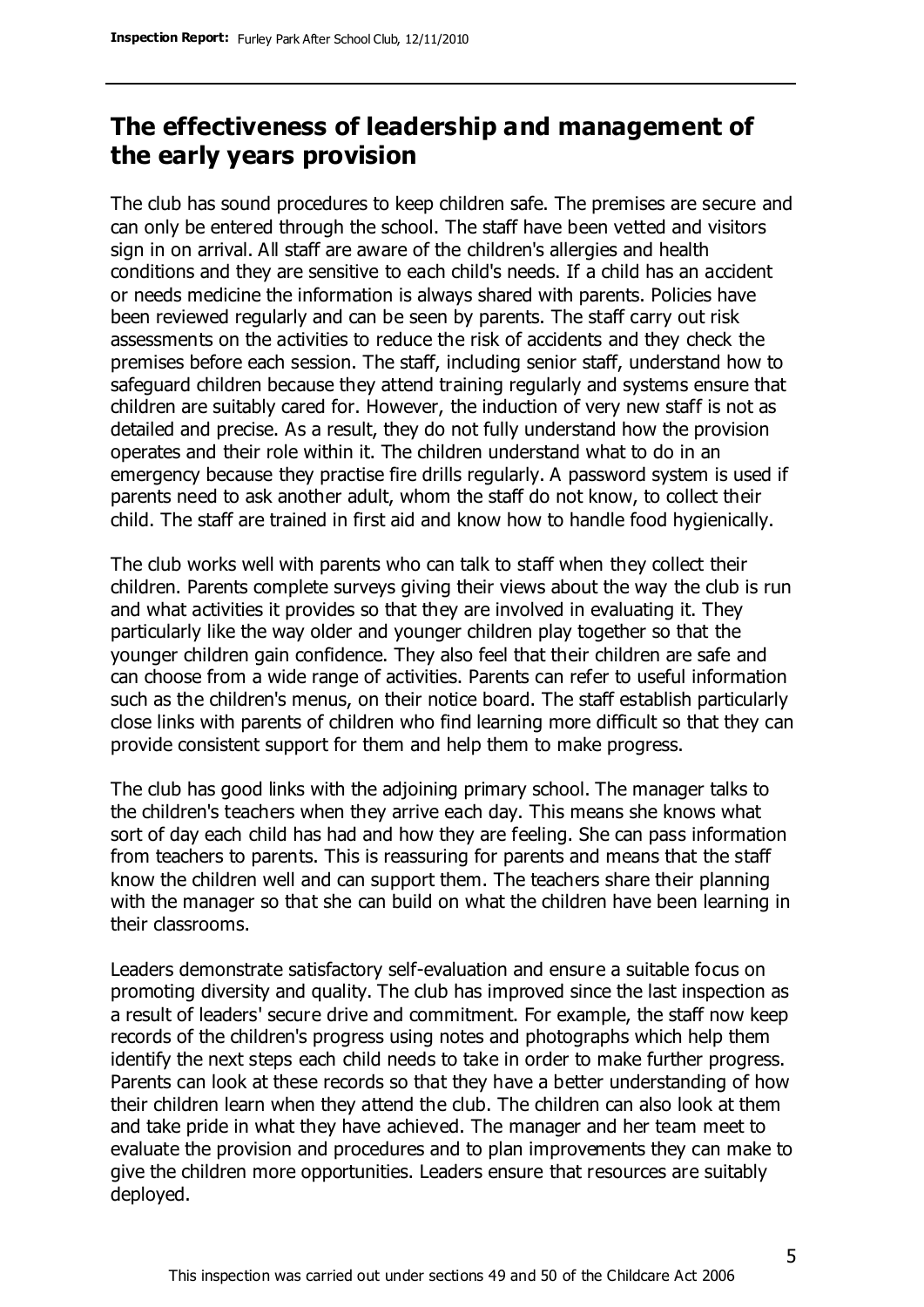## **The quality and standards of the early years provision and outcomes for children**

The children enjoy their time in the after school club. Children of different ages play together well and this helps them in their social development. The children feel safe and know the adults will help them if they need them to. The staff know the children well and generally use positive language to encourage them to develop new skills. The staff support children with additional needs and adapt activities well for them so that they make as much progress as their friends. The children concentrate on activities and like to use their imagination, for example by building dens. The children enjoy role play and dressing up. They use the hall and an outdoor area which provides space for team games and developing ball skills, climbing and riding vehicles. The children develop their creative skills through drawing pictures, designing and sewing and they can display their pictures for their parents to see. They make felt fish and frogs and are very proud of these. The children enjoy reading a range of books and listening to stories. They develop their writing skills by making their own books. The children choose what they would like to do and ask for the equipment they would like to use. There is a good range of toys and games for them to choose from.

There are resources, such as photographs and dolls, which help the children to understand different cultures. Children learn about different faiths and cultures, for example at Halloween they made felt puppets and decorated cakes. The staff provide some exciting tasks for the children, such as cooking noodles and pizzas, which give them opportunities for speaking and listening, weighing and measuring. Visitors, such a sports coach and the school chef, talk to the children about exercise and healthy eating. The children eat a varied range of healthy meals. The children have limited opportunities to develop their understanding of their environment and the natural world because they do not learn about plants or animals' habitats.

The children have agreed their own rules so that they make the right choices in their behaviour. They discuss the rules regularly. The children are polite; they respect adults and have good table manners. The children understand how to avoid the risk of infection, for example, by knowing when and why they need to wash their hands. They develop their sense of responsibility for others well by raising money for charity. When the children start coming to the club the staff ask parents for information which will help them to know what activities their children enjoy most. This helps the staff to plan activities which will move the children on in their learning. However, the staff do not always engage well with the children so that they are encouraged to make the most of all the opportunities which are available. This limits the children's ability to develop new skills and to build on the progress they have made.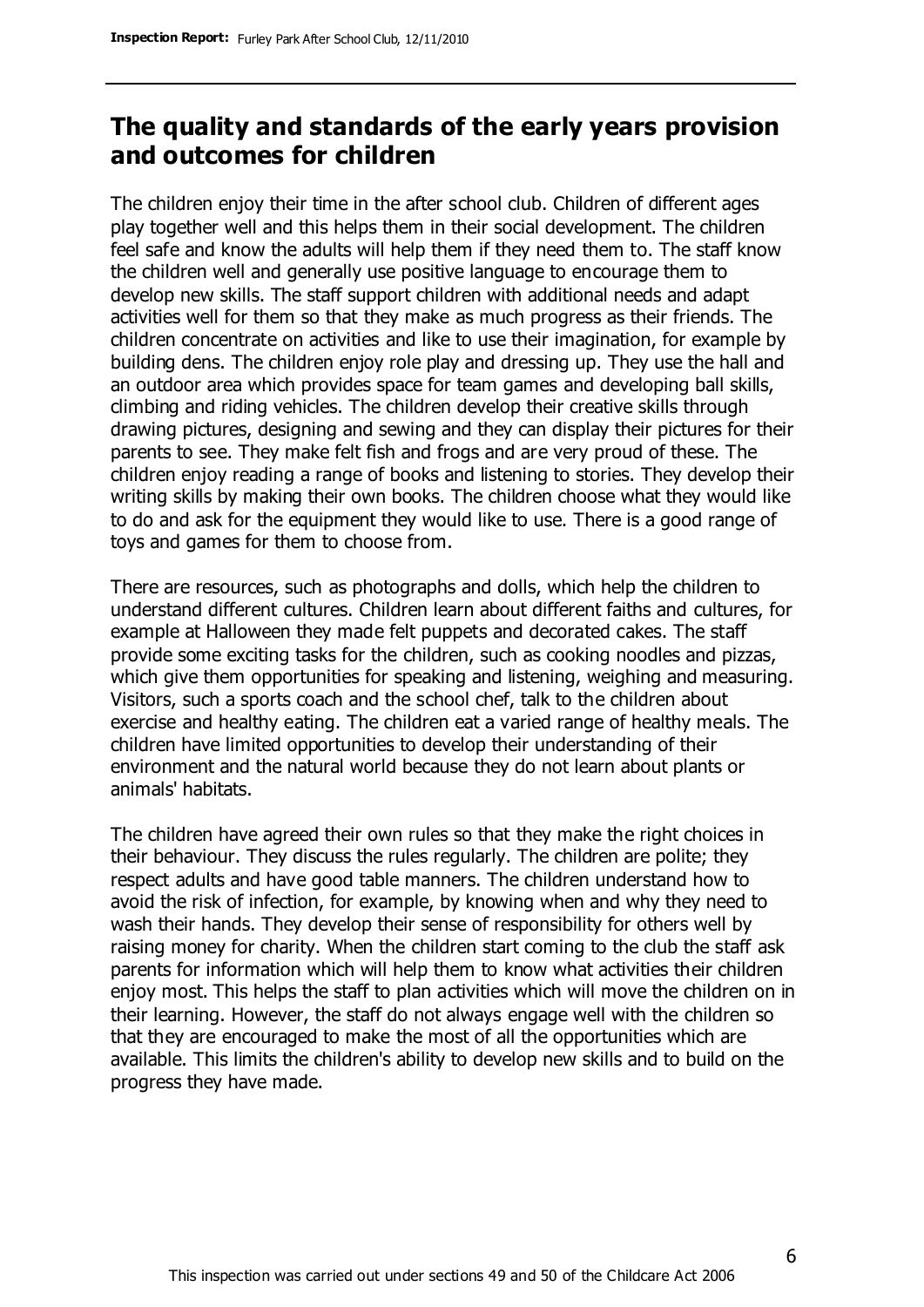# **Annex A: record of inspection judgements**

#### **The key inspection judgements and what they mean**

Grade 1 is Outstanding: this aspect of the provision is of exceptionally high quality Grade 2 is Good: this aspect of the provision is strong Grade 3 is Satisfactory: this aspect of the provision is sound Grade 4 is Inadequate: this aspect of the provision is not good enough

### **The overall effectiveness of the early years provision**

| How well does the setting meet the needs of the<br>children in the Early Years Foundation Stage? |  |
|--------------------------------------------------------------------------------------------------|--|
| The capacity of the provision to maintain continuous                                             |  |
| improvement                                                                                      |  |

#### **The effectiveness of leadership and management of the early years provision**

| The effectiveness of leadership and management of the             |   |
|-------------------------------------------------------------------|---|
| <b>Early Years Foundation Stage</b>                               |   |
| The effectiveness of leadership and management in embedding       |   |
| ambition and driving improvement                                  |   |
| The effectiveness with which the setting deploys resources        | 3 |
| The effectiveness with which the setting promotes equality and    | 3 |
| diversity                                                         |   |
| The effectiveness of safeguarding                                 |   |
| The effectiveness of the setting's self-evaluation, including the | 3 |
| steps taken to promote improvement                                |   |
| The effectiveness of partnerships                                 |   |
| The effectiveness of the setting's engagement with parents and    |   |
| carers                                                            |   |

## **The quality of the provision in the Early Years Foundation Stage**

The quality of the provision in the Early Years Foundation Stage  $\vert$  3

## **Outcomes for children in the Early Years Foundation Stage**

| <b>Outcomes for children in the Early Years Foundation</b>    |  |
|---------------------------------------------------------------|--|
| <b>Stage</b>                                                  |  |
| The extent to which children achieve and enjoy their learning |  |
| The extent to which children feel safe                        |  |
| The extent to which children adopt healthy lifestyles         |  |
| The extent to which children make a positive contribution     |  |
| The extent to which children develop skills for the future    |  |

Any complaints about the inspection or report should be made following the procedures set out in the guidance available from Ofsted's website: www.ofsted.gov.uk